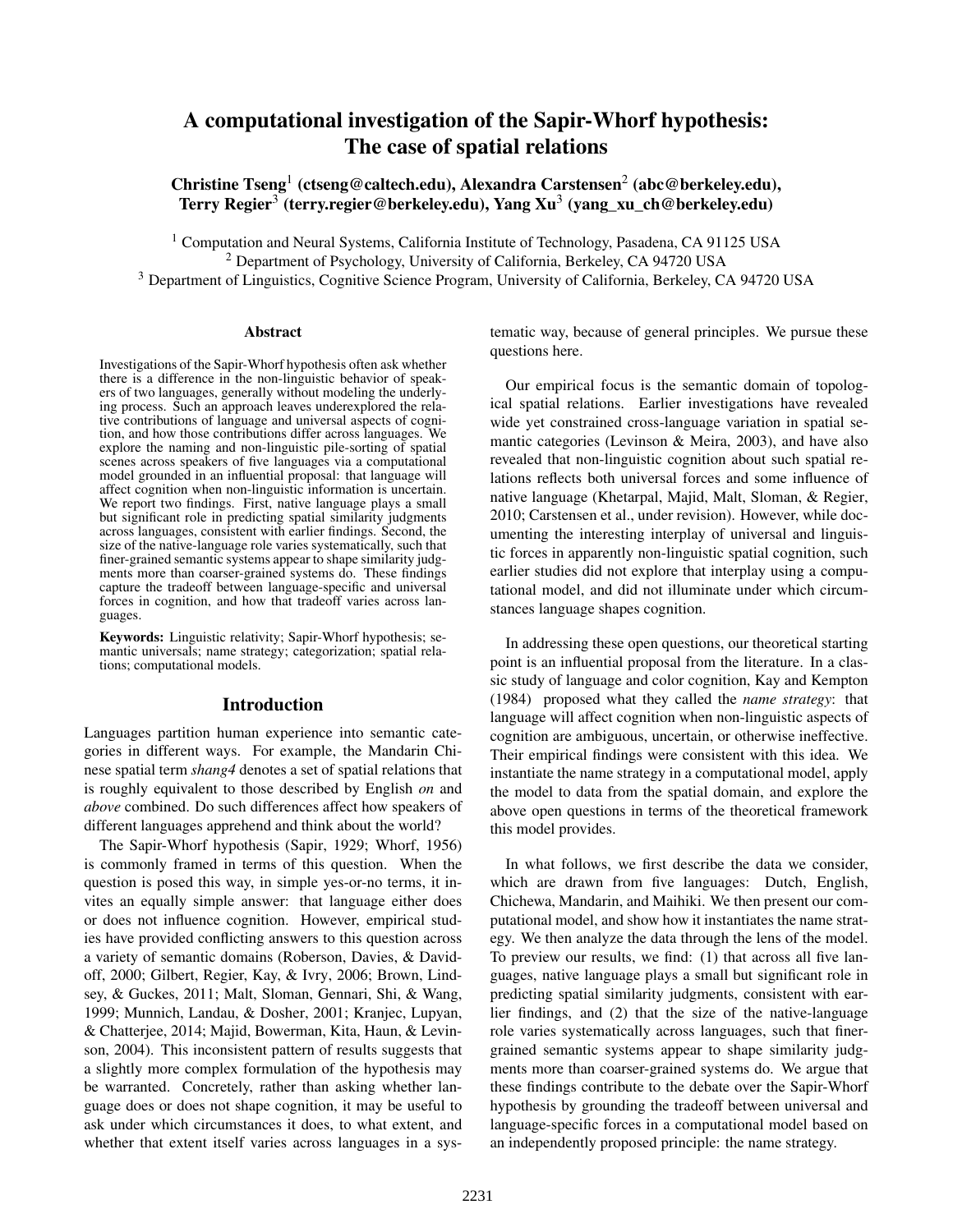# Data

To investigate the relation of spatial language and cognition, we compare linguistic and nonlinguistic categorization of spatial scenes across five languages: Dutch, English, Chichewa, Mandarin, and Maihiki. Maihiki is an underdocumented language of Peruvian Amazonia, presently being investigated by Lev Michael and colleagues at Berkeley. The spatial scenes were those of the Topological Relations Picture Series (TRPS) (Bowerman & Pederson, 1992). This stimulus set contains 71 spatial relational scenes, each of which depicts a spatial relationship between a figure object and a ground object. Figure 1 shows a small subset of the TRPS scenes, and the semantic categories in which these scenes fall for some of the languages we consider. It can be seen that there is considerable variation in spatial categories across these languages.



Figure 1: Cross-linguistic naming variation in the spatial domain. Each scene depicts a spatial relation between a *figure* object (in orange) and a *ground* object (in black). The scenes are grouped differently by different languages.

The data on which we rely were collected previously by Khetarpal et al. (2009, 2010, 2013), Carstensen (2011), and Carstensen et al. (under revision). Below we briefly describe the data collection procedure used in those prior studies.

#### **Participants**

A total of 47 native English speakers (24 from Khetarpal et al., 2010; 23 from Carstensen et al., under revision), 24 native Dutch speakers (Khetarpal et al., 2009), 38 native Chichewa speakers (Carstensen, 2011), 7 native Maihiki speakers (Khetarpal et al., 2013), and 17 native speakers of Mandarin Chinese (Carstensen et al., under revision) pilesorted and then named spatial scenes. All English, Dutch, and Chichewa speakers were tested in their native languages and home countries (the United States, the Netherlands, and Malawi, respectively). Mandarin Chinese speakers were recruited on the UC Berkeley campus and tested in their native language. Speakers of Maihiki were tested in their home country of Peru, but as this is an endangered language with very few speakers, they were tested in Spanish, in which all Maihiki participants were also fluent. All participants first took part in a nonlinguistic pile-sorting task and subsequently completed a naming task; English speakers' pile-sorting data is from Khetarpal et al. (2010) but their naming data is from Carstensen et al. (under revision) for which naming instructions are more closely aligned with those of the other studies.

## Pile-sorting task

Participants sorted the 71 scenes in the TRPS into piles based on the similarity of the spatial relations depicted in the scenes. Each scene showed an orange figure object positioned relative to a black ground object and participants were instructed to group the scenes into piles based on the similarity of these spatial relations, such that the relation was similar for all cards in a given pile. Participants were informed that they could make as few or as many piles as they chose, rearrange their piles as they felt necessary, and could take as much time as they wanted.

#### Naming task

After completing the sorting task, the same participants were asked to name the spatial relation depicted on each card. For languages other than Maihiki, labels picking out the figure and ground objects were supplied in the participant's native language and the participant filled in a blank to complete a sentence specifying the figure object's location relative to the ground object. For example, for the scene depicting a cup on a table, English-speaking participants were presented with the partial sentence "The cup is (blank) the table", and were asked to fill in the blank. Maihiki speakers were asked to produce full sentences, supplying names for the figure and ground objects and describing the spatial relation between them; verbal clarification of the scenes was given in Spanish when necessary. In keeping with earlier work, the labels produced in the naming task were sanitized to collapse over responses that differed in components without spatial meaning (e.g. variations in verb tense).

#### Treatment of the data

We aggregated these data into separate language-specific and universal components, for use in our computational analyses below. For each language *l*, we constructed a 71 × 71 *conaming* matrix  $L^l$ , such that entry  $L^l_{ij}$  of that matrix contained the proportion of speakers of language *l* who supplied the same spatial term for scenes *i* and *j*. For instance, if 12 out of 16 speakers of language *l* supplied the same spatial term in *l* for scenes *i* and *j*, then  $L^{l}_{ij} = 12/16 = 0.75$ . Thus the  $L^{l}$ matrix summarizes which scenes tended to receive the same name vs. different names in language *l*. We analogously constructed, for each language *l*, a  $71 \times 71$  *co-sorting* matrix  $S^l$ , such that entry  $S_{ij}^l$  of that matrix contains the proportion of speakers of language *l* who sorted scenes *i* and *j* into the same pile. Finally, we approximated a universal similarity space, U, by taking the average over the  $S<sup>l</sup>$  matrices across languages *l*. Earlier studies (Khetarpal et al., 2010; Carstensen et al., under revision) found that spatial sorting patterns were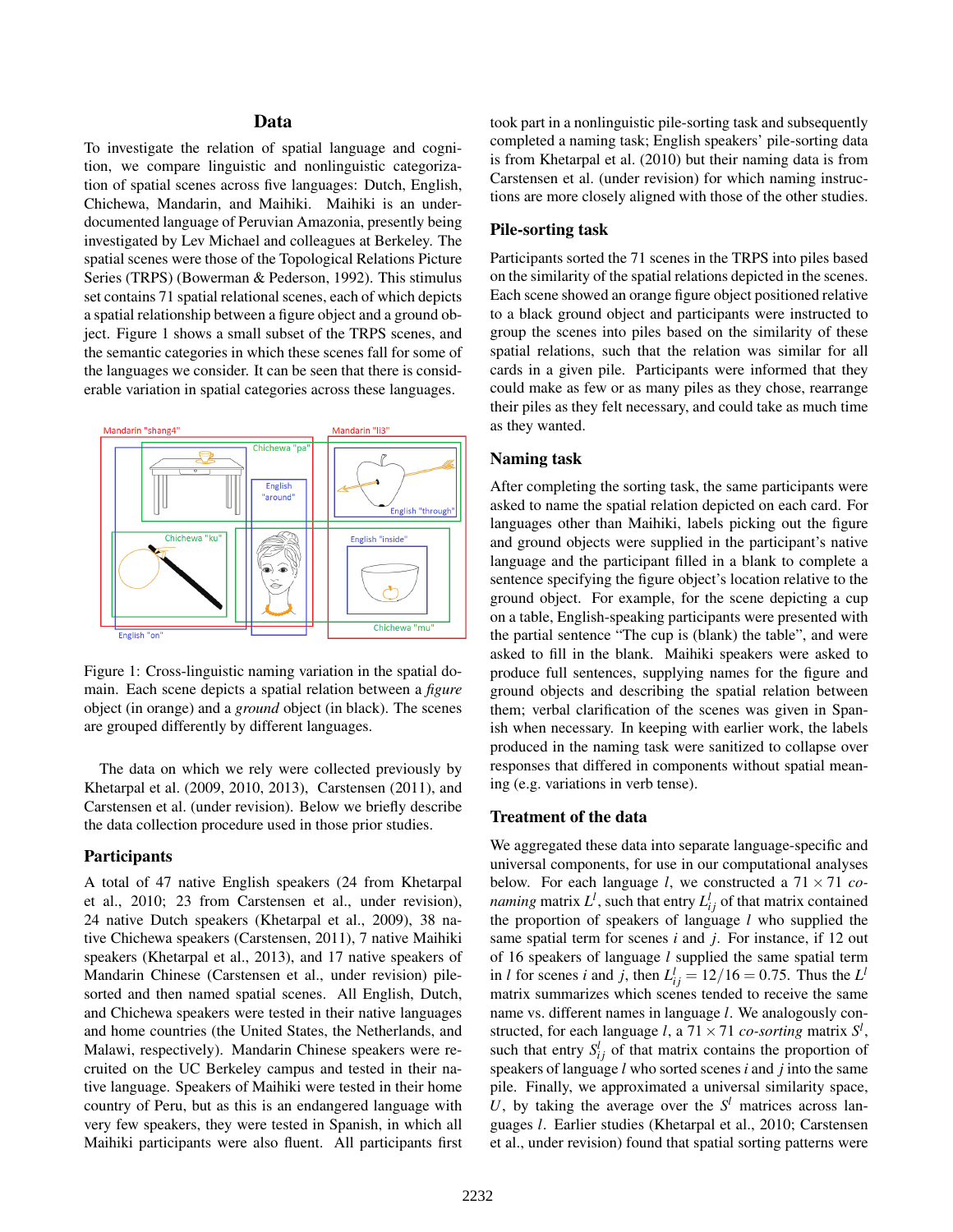broadly similar across languages,<sup>1</sup> although they did reflect the sorter's native language to some extent. Thus, *U* is an attempt to retain what is common and discard what is different about pile-sorting behavior across languages.

### Computational formulation

The core principle behind our analyses is the name strategy of Kay and Kempton (1984). Figure 2 illustrates this principle in the context of a simple pile-sorting scenario. Suppose there are three stimuli (in our case three spatial scenes) here labeled 1, 2, and 3, and suppose that the task is to sort stimulus 3 into one of two existing piles, which presently contain stimuli 1 and 2 respectively. Assume further that the three stimuli are equally distant from each other in a universal similarity space, so that it is entirely ambiguous on that basis which pile stimulus 3 should be sorted into. Finally, assume that the speaker's native language partitions these stimuli into two categories *N*1 and *N*2, where stimuli 1 and 3 are co-named under *N*1, and stimulus 2 is named under *N*2. The name strategy holds that in such cases, where universal non-linguistic structure yields ambiguity or is otherwise ineffective, linguistic category structure may provide additional information to resolve the issue. In this case, stimuli 3 and 1 are co-named, which should encourage stimulus 3 to be sorted into pile 1, tipping the balance in that direction. The bars in the bottom panel of Figure 2 contrast the choice probabilities over the two piles for a hypothetical model that relies only on a universal similarity space, with those for a model that relies only on the category structure of the language.

To capture the idea of the name strategy, we formulate models that can be used to predict an individual's pile-sorting behavior. These predictions are based on universal similarity structure *U*, and on language-specific naming information  $L^l$ , both as specified above, where *l* is the native language of the individual in question. We instantiate the name strategy through a *residual predictive analysis*: we first note how much of an individual's sorting behavior can be predicted by *U*, and then determine how much of that individual's as-yetunexplained (residual) sorting behavior can be predicted by  $L^l$ , beyond what *U* can predict. This two-step procedure requires that we specify a *universal model* based on *U* that we employ in the first step, and a *language-specific model* based on  $L^l$  for the residual analysis, i.e. the items left unexplained by *U*. This procedure provides a way to quantify the relative contributions of universal and language-specific forces, and to assess the degree to which those relative contributions may vary across languages.

For each individual, we know the number of piles that individual produced, and which scenes were sorted into each pile. We sought to recapitulate the sorting process of that individual. Concretely, for each query scene, we sought to



Figure 2: Illustration of the name strategy.

predict which pile that scene was sorted into, using a leaveone-out procedure. That is, for each scene *i*, we held out pile membership for *i* and sought to predict pile membership for *i*, based on pile membership for all other scenes  $j \neq i$ <sup>2</sup>. We cast this prediction in probabilistic terms, and predicted that this individual would place spatial scene *i* in that pile *c* (for non-linguistic category) that yielded the highest posterior probability  $p(c|i)$ :

$$
p(c|i) \propto p(i|c)p(c) \propto f(i|c)
$$
 (1)

Here, we assume the individual has no preference for any pile to begin with, and we therefore place a uniform prior on *c*. In determining the likelihood  $f(i|c)$ , we considered three possible strategies on which individuals might rely in sorting scenes into piles, shown in Equation 2 below. These are: (a) a fixed clustering strategy: sort by average similarity between a query scene *i* and all existing scenes *j* in a given pile *c*; (b) a fixed nearest-neighbor or chaining strategy: sort based on maximum similarity between a query scene *i* and any of the existing scenes *j* in a given pile *c*; and (c) a hybrid strategy that varies on a trial-by-trial basis: choose between the clustering and chaining strategies according to which yields higher likelihood. We formalize these strategies by specifying the likelihood function as follows:

$$
f(i|c) = \begin{cases} \frac{1}{|c|} \sum_{j \in c} sim(i, j), & \text{clustering} \\ \max_{j \in c} sim(i, j), & \text{chaining} \\ \max(f(i|c)_{clustering}, f(i|c)_{chaining}), & \text{hybrid} \end{cases}
$$
(2)

<sup>&</sup>lt;sup>1</sup>We verified the universal tendencies in pile sorting by correlating the *S* matrices (upper triangular parts due to symmetry) between each pair of languages. We confirmed that pile sorting is largely similar across speakers of different languages reflected in mean Pearson's  $r = 0.98$  (*SD* = 0.01) among the pairwise correlations.

<sup>&</sup>lt;sup>2</sup>Ideally, we would like to predict scene-pile assignments in the sequence in which they occurred during the experiment. However, only the end-state of the pile-sort was recorded, not the sequence that led to it, so we used the leave-one-out procedure which is unaffected by the sorting sequence.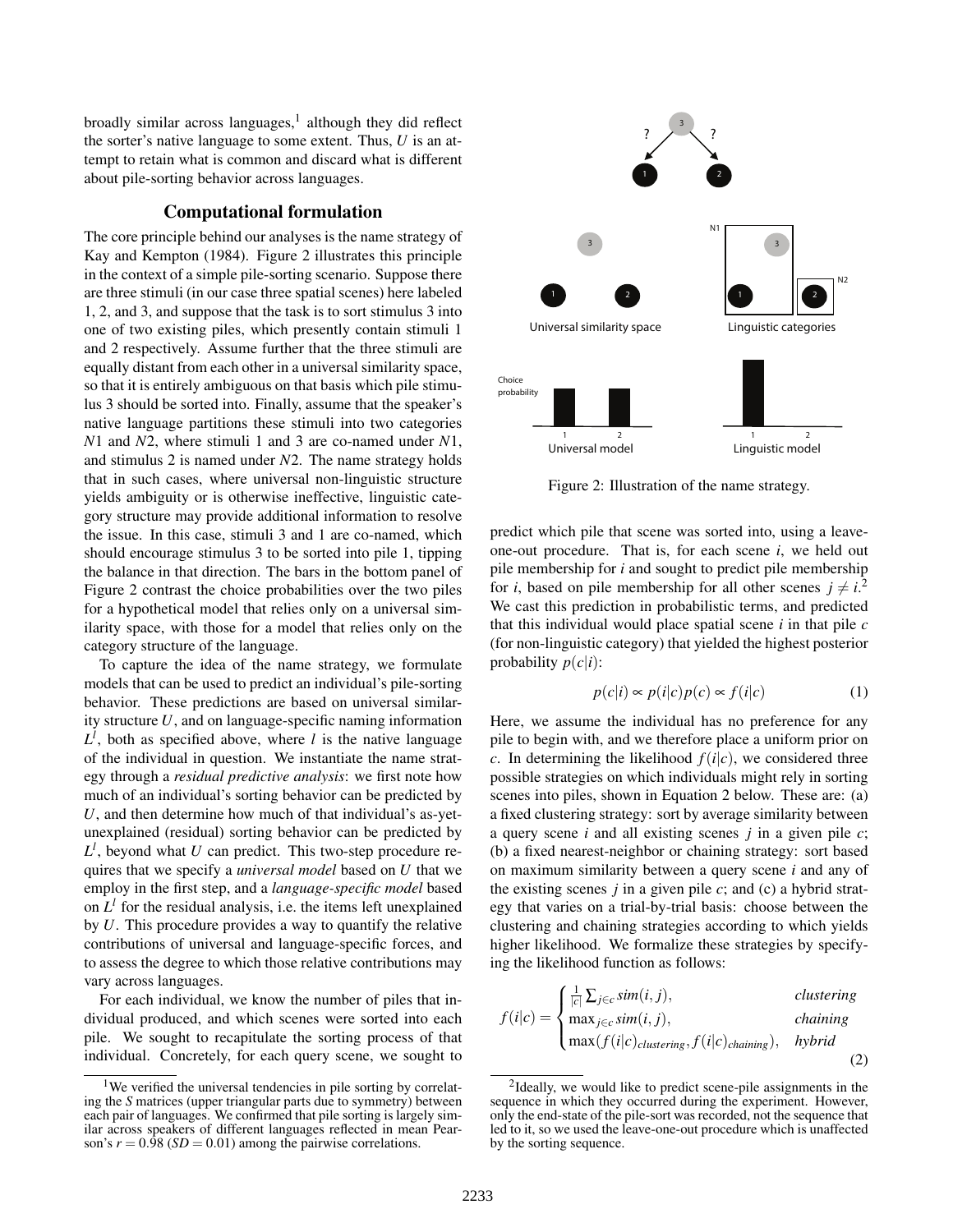For each scene assignment, we chose the strategy that yielded the highest predictive accuracy. To distinguish between the universal and language-specific models, we took  $sim(i, j)$  =  $U_{ij}$  for the universal model, and  $\text{sim}(i, j) = L_{ij}^l$  for the linguistic model, where *l* is the individual's native language and *U* and  $L^l$  are as defined above.

To model a given individual's behavior, we first conducted a predictive analysis using the universal model, and noted which of that individual's scene assignments were predicted correctly and which incorrectly. We then conducted a residual predictive analysis using the language-specific model, on those scenes that were incorrectly predicted by the universal model, and again noted which scenes were predicted correctly and which incorrectly.

#### Analyses and results

We conducted such analyses for each speaker of each language. We then examined the results of those analyses with a view to answering the open questions posed at the beginning of this paper. We did so in three sets of followup analyses, which we present below.

# Relative contributions of universal and language-specific forces

One open question is the magnitude of the relative contribution of universal and language-specific forces to allegedly non-linguistic tasks such as pile-sorting, when assessed using the method outlined above.

Figure 3 summarizes the results of the residual predictive analyses just described. For each language, the black bar shows the accuracy of the universal model in predicting scene-pile assignments, averaged across speakers of that language. The white bar stacked on top of it shows the accuracy of the language-specific model in predicting residual scenepile assignments, i.e. those that the universal model failed to predict, again averaged across speakers of that language.<sup>3</sup> To establish a baseline in this language-specific residual predictive task, we considered chance predictions from a model that chooses scene-pile assignments randomly from among the available piles. In this case, the chance-level accuracy for each individual is  $\frac{1}{k}$  where *k* is the number of piles that individual generated during pile sorting, and the dashed horizontal line for each language shows the chance level of residual predictive accuracy for that language, averaged across speakers of the language.

Overall, the universal model accounts for a substantial proportion of the pile-sort data for each language, suggesting strong universal tendencies in people's similarity judgments about spatial relations. At the same time, for each language, the language-specific model predicts residual scenepile assignments at rates above chance. To assess whether this effect of language is significant at the level of individual speakers, we examined the proportion of individuals



Figure 3: Summary of results of residual predictive analyses.

for whom the language-specific model exhibits above-chance residual predictive accuracy. We found that this proportion is high across speakers of all the languages we considered (Chichewa: 30/38; Dutch: 21/24; English: 20/23; Maihiki: 6/7; Mandarin: 15/17; Bonferroni-corrected  $p < 0.05$  for each language except for Maihiki (uncorrected  $p = 0.05$ ) under binomial tests assuming 0.5 probability of success per speaker). Taken together, these findings provide evidence in support of the Sapir-Whorf hypothesis in this domain, and contextualize it relative to what can be accounted for by universal forces alone. It should be emphasized that this is a rather conservative test for an effect of language, in that any scene-pile assignment that would be correctly predicted by both the universal model and the language-specific model will be credited here to the universal model, as it was run first, in keeping with our instantiation of the name strategy. Thus, it may be safest to think of these residual predictive accuracies as providing a lower bound on the size of the languagespecific contribution.

### Native language compared with other languages

Support for the Sapir-Whorf hypothesis would be strengthened if we had evidence that an individual's native language outperformed other languages in residual predictive accuracy. For example, is residual Maihiki pile-sorting better predicted by Maihki naming than it is by Chichewa naming, or Mandarin, or some other language? This pattern would be expected if the sorter's native language is in fact being called upon during the putatively non-linguistic sorting process. We turn next to consider this question.

To test this, we re-ran the residual predictive analyses described above, but for each individual, instead of using that individual's native-language naming information (in the form of *L l* for native language *l*), we used naming information from each other language (i.e.  $L^k$  for each language  $k \neq l$ ). For example, to predict residual pile-sorting data for Dutch speakers, we used four different linguistic models based on naming from each of the four alternative languages other than Dutch, while keeping all other procedures unchanged. For this and remaining analyses, we focused on individuals that exhibited

<sup>&</sup>lt;sup>3</sup>Similar results were also obtained when, for each speaker, we left pile-sort data from that speaker's native language out of the universal similarity matrix *U* on which we base predictions.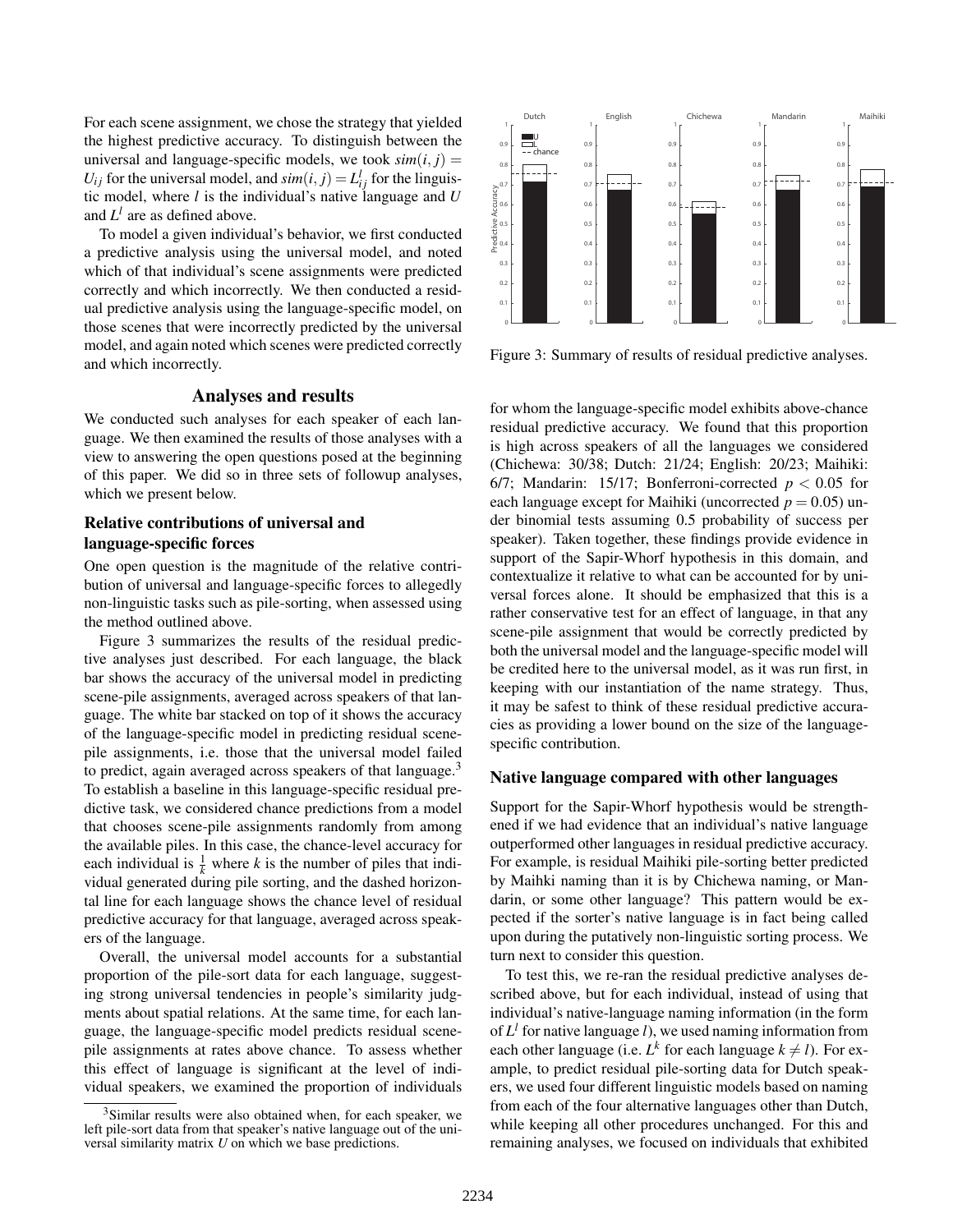

Figure 4: Summary of results of cross-language comparisons. (a) Within-language and cross-language predictive accuracies on residual scene-pair assignments. Diagonal elements (black squares) reflect predictive accuracies from native languages. Offdiagonal elements (gray squares) reflect predictive accuracies from other languages. Square size is proportional to percentage gain in predictive accuracy in the residual analysis. (b) Relationship between naming confusion (semantic coarse-grainedness; horizontal axis) and percentage gain in residual prediction from each language (vertical axis).

above-chance accuracies in residual prediction.

Figure 4(a) presents the results of this cross-language predictive analysis. The plot summarizes how well different linguistic naming matrices *L* (by row) predict residual scenepile assignments in pile-sorting by speakers of different languages (by column). Square size is proportional to percentage gain in predictive accuracy in the residual analysis. Diagonal elements (in black) represent performance given native-language information, and the four off-diagonal elements (in gray) within each column represent performance given non-native-language information, on the same pile-sort data. In almost all cases, native-language models outperformed the non-native-language models in predicting residual pile-sorting data by speakers of that native language (19 out of 20 pairwise comparisons; the exception is that English naming predicts sorting data from Mandarin speakers slightly better than Mandarin naming itself). This finding supports the suggestion that native language was recruited in pile-sorting. We note also that the percentage gain in the residual prediction differs across languages. In Figure 4(a), the diagonal elements are sorted by accuracy, and it can be seen that Dutch predicts its speakers' residual pile-sort data the best, and Chichewa predicts its speakers' residual pile-sort data the worst. In our final analysis, we asked whether this variation in cross-language predictive accuracy is systematically linked to the nature of the semantic systems involved.

#### Semantic grain and linguistic relativity

Our final analysis builds on earlier explorations of *semantic grain* in sorting and naming (Khetarpal et al., 2010; Carstensen et al., under revision). A natural possibility is that fine-grained semantic systems may have a greater effect on non-linguistic spatial similarity judgments (reflected in higher residual predictive accuracy) than coarse-grained systems do. The rationale is that a fine-grained semantic system offers more opportunities to resolve ambiguous cases. This proposal follows from the name strategy, where Kay and Kempton (1984) found that the degree of linguistic effect on how speakers resolve ambiguity in color judgements (e.g. distinguishing colors near the blue-green boundary) depends on the fine-grainedness of color naming systems. Similarly, in the case of pile-sorting of spatial scenes, we expect scene pairs that cannot be resolved linguistically by a coarsegrained system because they fall in the same category in that system, can be resolved linguistically by a fine-grained system because they fall in different categories in that system.

To test this prediction, we examined the relationship between native-language residual predictive accuracy (from the previous analyses) and the semantic grain of each language. We assessed semantic grain for each language *l* by measuring the expected amount of *naming confusion*, or co-naming, in *l*'s co-naming matrix  $L^l$ , averaging together the co-naming proportions across all unique pairs of scenes *i*, *j*:

$$
nc(l) = \text{average}_{(i,j)} L_{i,j}^l \tag{3}
$$

Here,  $nc(l)$  measures the extent to which different stimuli tend to receive the same name and thus be linguistically indistinguishable in language *l*. Coarse semantic grain corresponds to a high value for  $nc(l)$  (because different scenes *i*, *j* will often receive the same names in a coarse-grained system,